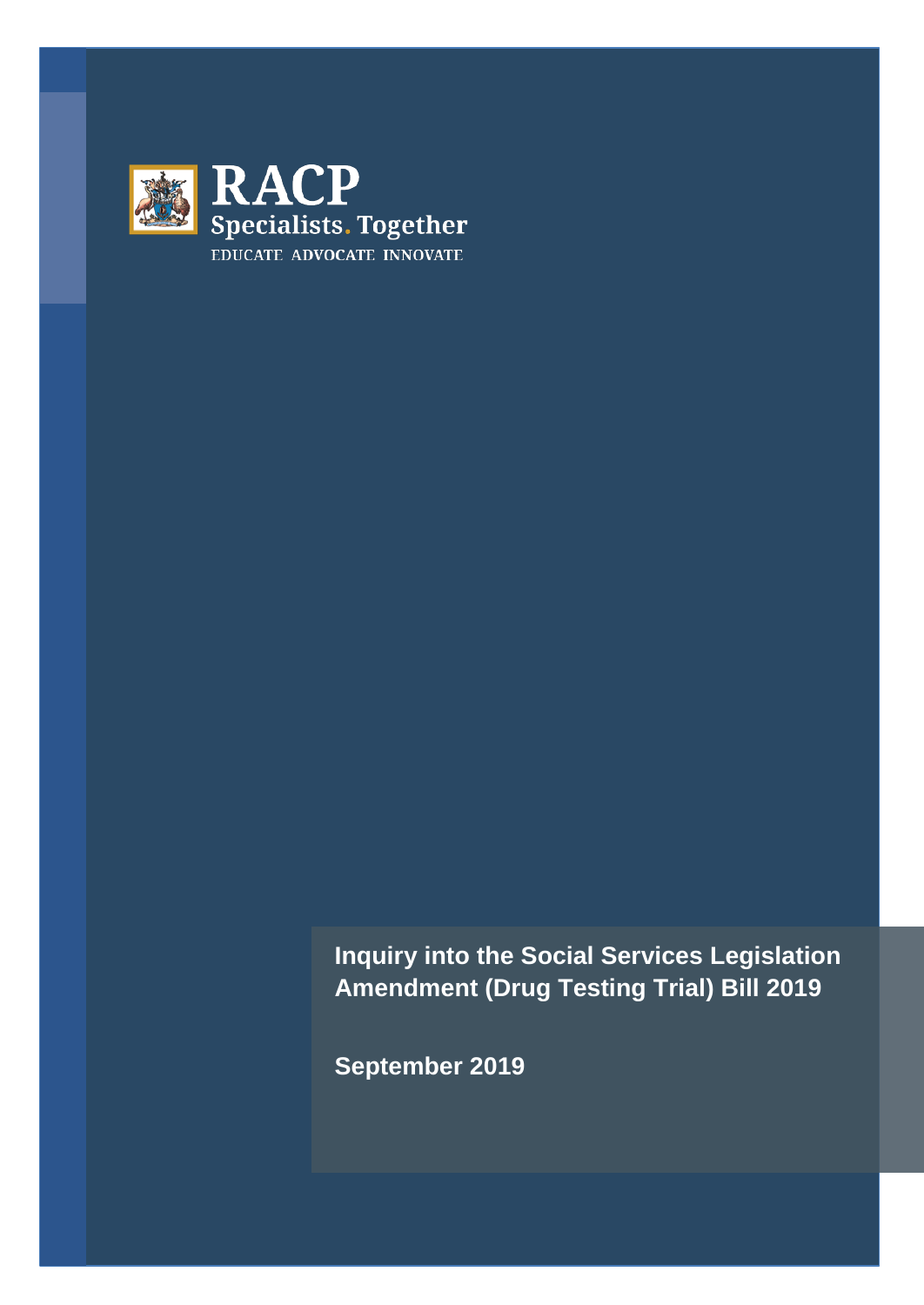# **About The Royal Australasian College of Physicians (RACP)**

The RACP trains, educates and advocates on behalf of over 17,000 physicians and 8,000 trainee physicians across Australia and New Zealand. The RACP represents physicians from a diverse range of disciplines relevant to this inquiry, including but not limited to addiction medicine, public health medicine, occupational and environmental medicine, rehabilitation medicine, oncology, clinical pharmacology, toxicology, gastroenterology, and internal medicine.

RACP members see first-hand the many and varied harms caused by addiction when treating their patients in Australia's addiction clinics, rehabilitation centres, liver clinics, cancer wards, and hospital emergency departments. It is on the basis of this expertise and experience, as well as a comprehensive review of the evidence base, that we provide our submission to this Inquiry.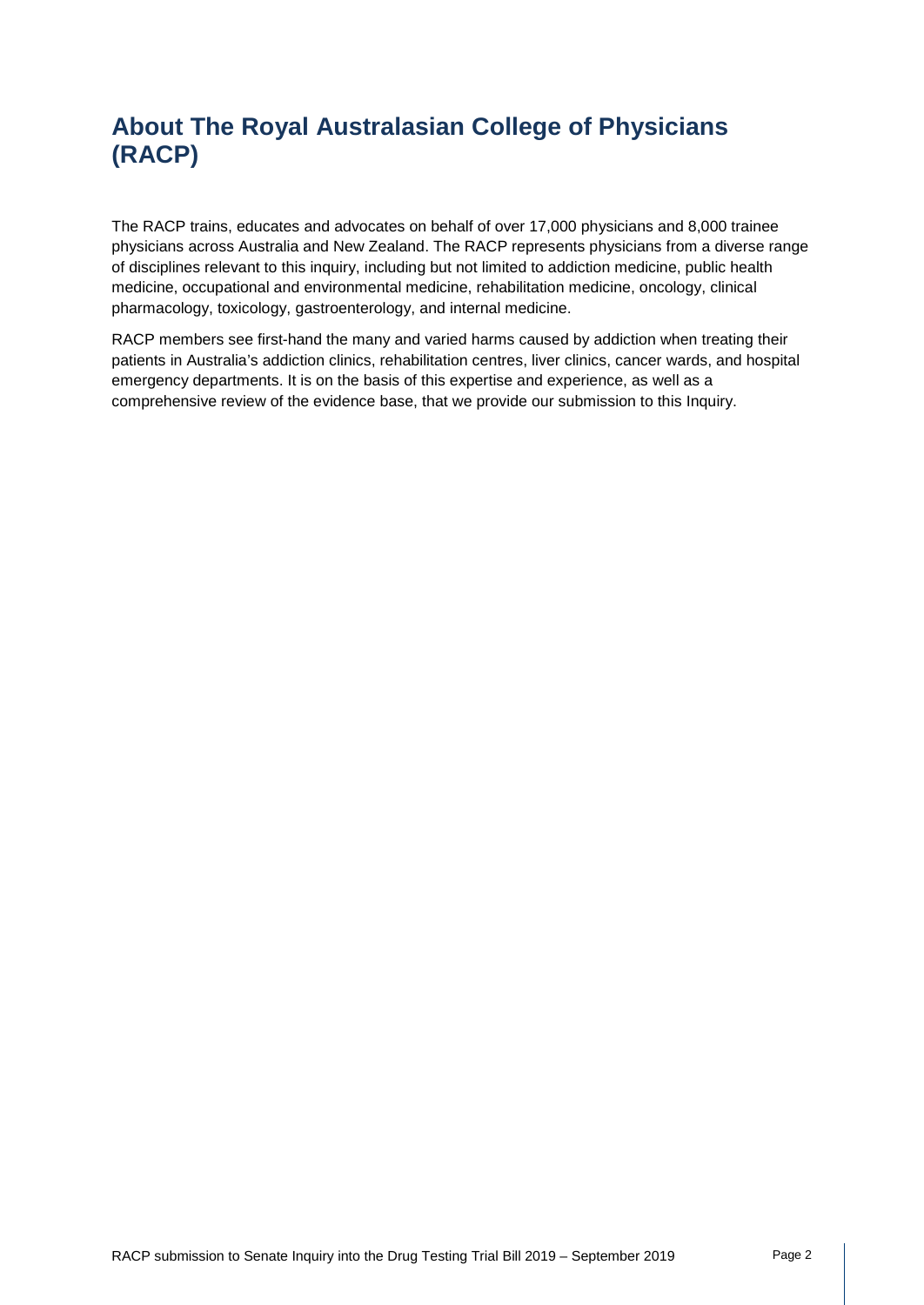## **Submission**

The Royal Australasian College of Physicians (RACP) and its Australasian Chapter of Addiction Medicine (AChAM) welcome the opportunity to contribute to the Senate Community Affairs Legislation Committee's inquiry into the Social Services Legislation Amendment (Drug Testing Trial) Bill 2019.

The RACP and its AChAM made submissions to previous related inquiries into the Social Services Legislation Amendment (Welfare Reform) Bill 2017[1](#page-2-0) and into the Social Services Legislation Amendment (Drug Testing Trial) Bill [2](#page-2-1)018.<sup>2</sup> Representatives from the RACP and its AChAM also participated in public hearings for these inquiries.

Since the Drug Testing Trial Bill which is the subject of the present inquiry largely replicates the Social Services Legislation Amendment (Drug Testing Trial) Bill 2018, this submission reiterates our strong opposition to the proposed drug testing trial and our grounds for doing so.

Despite being the peak body representing Australia's addiction medicine specialists, the RACP and its AChAM were not consulted on the measures proposed by the Bill prior to their announcement in the 2017-18 Budget. If consultation had occurred, the RACP and the AChAM would have advised that this drug testing trial is clinically inappropriate and not designed in a way that will address issues of substance dependence. Our strong advice is that this trial should not go ahead and that this Bill should not progress. It is likely to be a costly exercise that will not deliver on its stated objectives and will cause harms to vulnerable people.

*The RACP and the AChAM remain strongly opposed to this drug testing trial on the basis that it is not evidence-based, goes against previous expert advice provided to the Government on the matter, and is likely to be clinically harmful to people suffering with drug and/or alcohol addiction. These proposals will also further marginalise a population that already experiences a greater burden of physical, psychological and social ill health. The end result is likely to be a worsening of substance use disorder that will have ripple-out effects for the wider community.*

We would like to bring to the attention of this Committee that addiction, health and social care experts and medical organisations more generally including the RACP and its AChAM, the Australian Medical Association (AMA), the Royal Australian and New Zealand College of Psychiatrists (RANZCP), St Vincent's Health Australia, and the Rural Doctors Association of Australia are united in their opposition to this drug testing trial. Not only will this policy be a waste of resources, money and opportunities, we are concerned that the measures would in fact cause considerable harm to a highly vulnerable and stigmatised population and merely add to the already long queue of people waiting to access treatment voluntarily.

Over many years, the RACP, the AChAM, the Australasian Faculty of Public Health Medicine (AFPHM), the AMA and many other reputable organisations and experts in the field of addiction medicine have repeatedly identified the underfunding of drug and alcohol treatment services as a matter requiring the urgent attention of successive governments. Sustained, long-term funding to increase the capacity of drug and alcohol services to meet the demand for treatment, combined with real and persistent efforts to reduce disadvantage and inequities within society, is the only real solution to reducing substance dependency.

The RACP and the AChAM have a significant number of expert members who would welcome the opportunity to contribute to the development of evidence-based policies that facilitate access to drug and alcohol treatment services, providing individuals with the best chance of recovery and a return to

<span id="page-2-0"></span><sup>1</sup> [https://www.racp.edu.au/docs/default-source/advocacy-library/racp-submission-senate-inquiry-welfare-reform](https://www.racp.edu.au/docs/default-source/advocacy-library/racp-submission-senate-inquiry-welfare-reform-bill.pdf)[bill.pdf](https://www.racp.edu.au/docs/default-source/advocacy-library/racp-submission-senate-inquiry-welfare-reform-bill.pdf)

<span id="page-2-1"></span><sup>2</sup> [https://www.racp.edu.au/docs/default-source/advocacy-library/20180417\\_racp-](https://www.racp.edu.au/docs/default-source/advocacy-library/20180417_racp-submission_drugtestingtrialbill2018_cpacapproved.pdf)

[submission\\_drugtestingtrialbill2018\\_cpacapproved.pdf](https://www.racp.edu.au/docs/default-source/advocacy-library/20180417_racp-submission_drugtestingtrialbill2018_cpacapproved.pdf)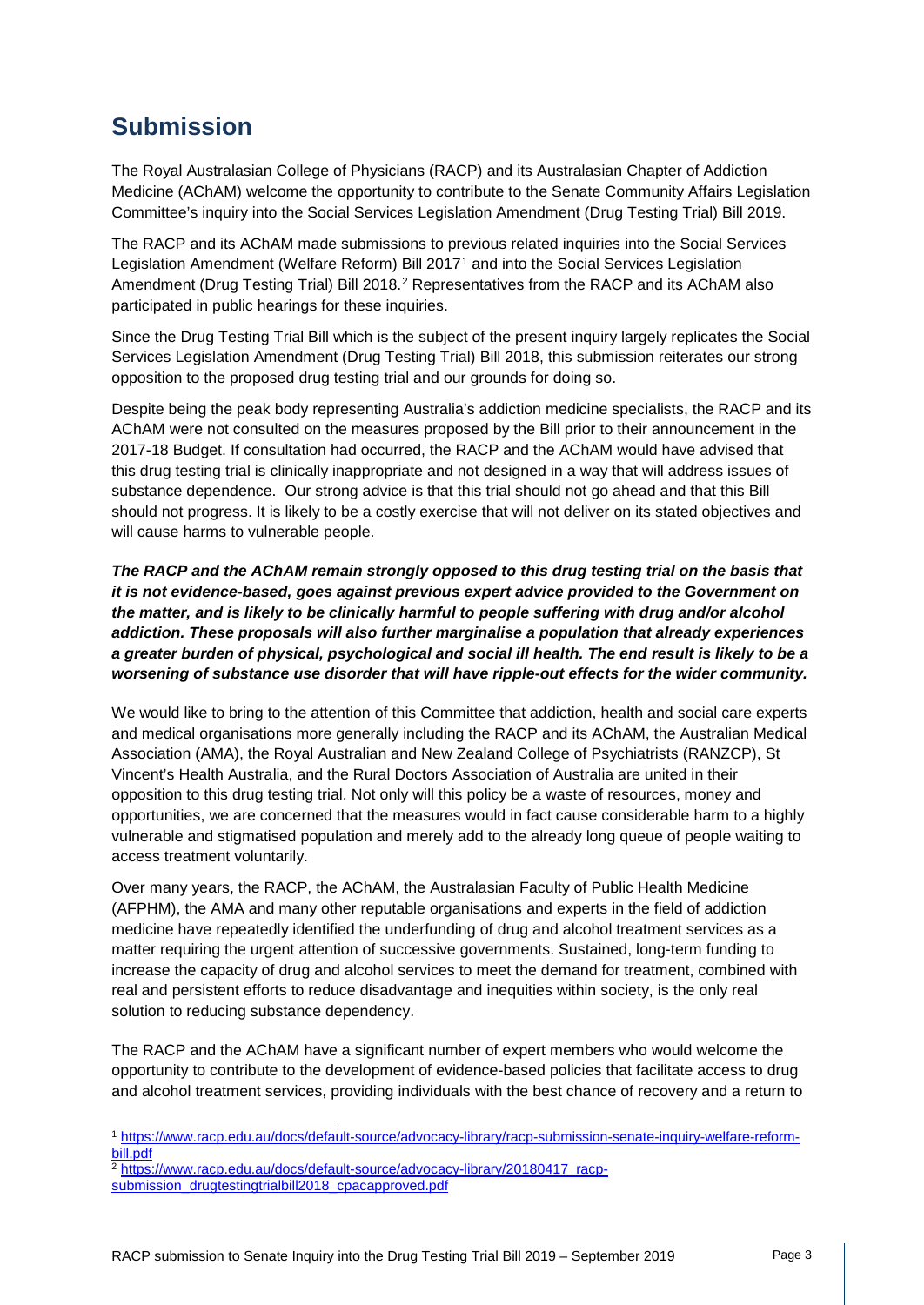full social participation. The RACP has developed a range of evidence-based policy recommendations in relation to reducing the harms of alcohol, appropriate use of opioids and other addictive prescription medicines, and the health benefits of good work that can help strengthen existing Government's policies to help address drug or alcohol dependency among welfare recipients.[3](#page-3-0)

While very supportive that more needs to be done to help people overcome drug or alcohol addiction and where possible go on to secure employment,<sup>[4](#page-3-1)</sup> the evidence indicates that the measures proposed will not be effective and will not deliver on the Bill's stated aim to "improve a recipient's capacity to find employment or participate in education or training by identifying people with drug use issues and assisting them to undertake treatment". It is our careful assessment, that drug testing will have an adverse rather than positive impact on achieving that outcome.

The RACP holds that the prevention agenda and the large body of scientific evidence on 'what works', needs to be given more careful consideration in any mix of evidence-informed policy reforms. The RACP would welcome an opportunity to present that body of evidence and related recommendations to the Federal Government. In the meantime, the RACP and the AChAM cannot support this drug testing trial and call for this Bill to be opposed in its entirety.

At the heart of our strong opposition to this trial is the fact that it fails to recognise that addiction is a serious and complex health issue which is difficult to overcome and that recurring instances of relapse are inherent to the nature of the disorder. Despite the Treatment Fund of \$10 million announced by the Government<sup>[5](#page-3-2)</sup> to provide additional treatment support to those impacted by this Bill, this trial does not acknowledge or address the severe shortages of available addiction treatment, support services and qualified health professionals across Australia.

The Government holds recent data on welfare recipients who have self-identified as having substance use problems. In 2016-17, 22,133 temporary exemptions from mutual obligations were granted to 16,157 people due to substance dependency.[1](#page-13-0) This is a significant, easily identifiable cohort who should be the focus for referral into drug and alcohol treatment. Notably, the number of people in this group outweighs the total number of people who will participate in the drug testing trial and it is unclear what, if any, existing process is in place to facilitate access to treatment for this group, or how many may already be in treatment. In the RACP's view, the money to be spent on the proposed drug testing trial would be more effectively spent on improving access to drug and alcohol treatment services for those already identified than on an ineffective and stigmatising drug testing trial.

The Government was advised in 2013 by the Australian National Council on Drugs (ANCD) in their Position Paper on Drug Testing[2](#page-13-1) not to proceed with random drug testing policies given *"there is no evidence that drug testing welfare beneficiaries will have any positive effects for those individuals or for society, and some evidence indicating such a practice could have high social and economic costs*". The paper concluded that "*drug testing of welfare beneficiaries ought not be considered"* and drug testing is "*more likely to increase harms and costs".*

<span id="page-3-0"></span><sup>&</sup>lt;sup>3</sup> These are available from the RACP website: [https://www.racp.edu.au/advocacy/division-faculty-and-chapter](https://www.racp.edu.au/advocacy/division-faculty-and-chapter-priorities/chapter-of-addiction-medicine)[priorities/chapter-of-addiction-medicine](https://www.racp.edu.au/advocacy/division-faculty-and-chapter-priorities/chapter-of-addiction-medicine) and [https://www.racp.edu.au/advocacy/division-faculty-and-chapter](https://www.racp.edu.au/advocacy/division-faculty-and-chapter-priorities/faculty-of-occupational-environmental-medicine/health-benefits-of-good-work)[priorities/faculty-of-occupational-environmental-medicine/health-benefits-of-good-work](https://www.racp.edu.au/advocacy/division-faculty-and-chapter-priorities/faculty-of-occupational-environmental-medicine/health-benefits-of-good-work)

<span id="page-3-1"></span>*<sup>4</sup> The RACP is highly supportive of more being done to help people improved their chances of employment. There is a large body of evidence of the negative impact unemployment has on both physical and mental health. The evidence can be assessed at the RACP position statemen[t on realising the health benefits of work.](https://www.racp.edu.au/docs/default-source/advocacy-library/realising-the-health-benefits-of-work.pdf?sfvrsn=10)* 

*The RACP Position Statemen[t on realising the health benefits of work,](https://www.racp.edu.au/docs/default-source/advocacy-library/realising-the-health-benefits-of-work.pdf?sfvrsn=10) developed by our Faculty of Occupational and Environmental Medicine, provides recommendations in relation to how government, business and medical and allied professionals can achieve this end. Further information about this work can also be found on the [Faculty's webpage](https://www.racp.edu.au/advocacy/division-faculty-and-chapter-priorities/faculty-of-occupational-environmental-medicine/health-benefits-of-good-work) dedicated to achieving the health benefits of good work.* 

<span id="page-3-2"></span><sup>5</sup> <https://www.dss.gov.au/benefits-payments/drug-testing-trial>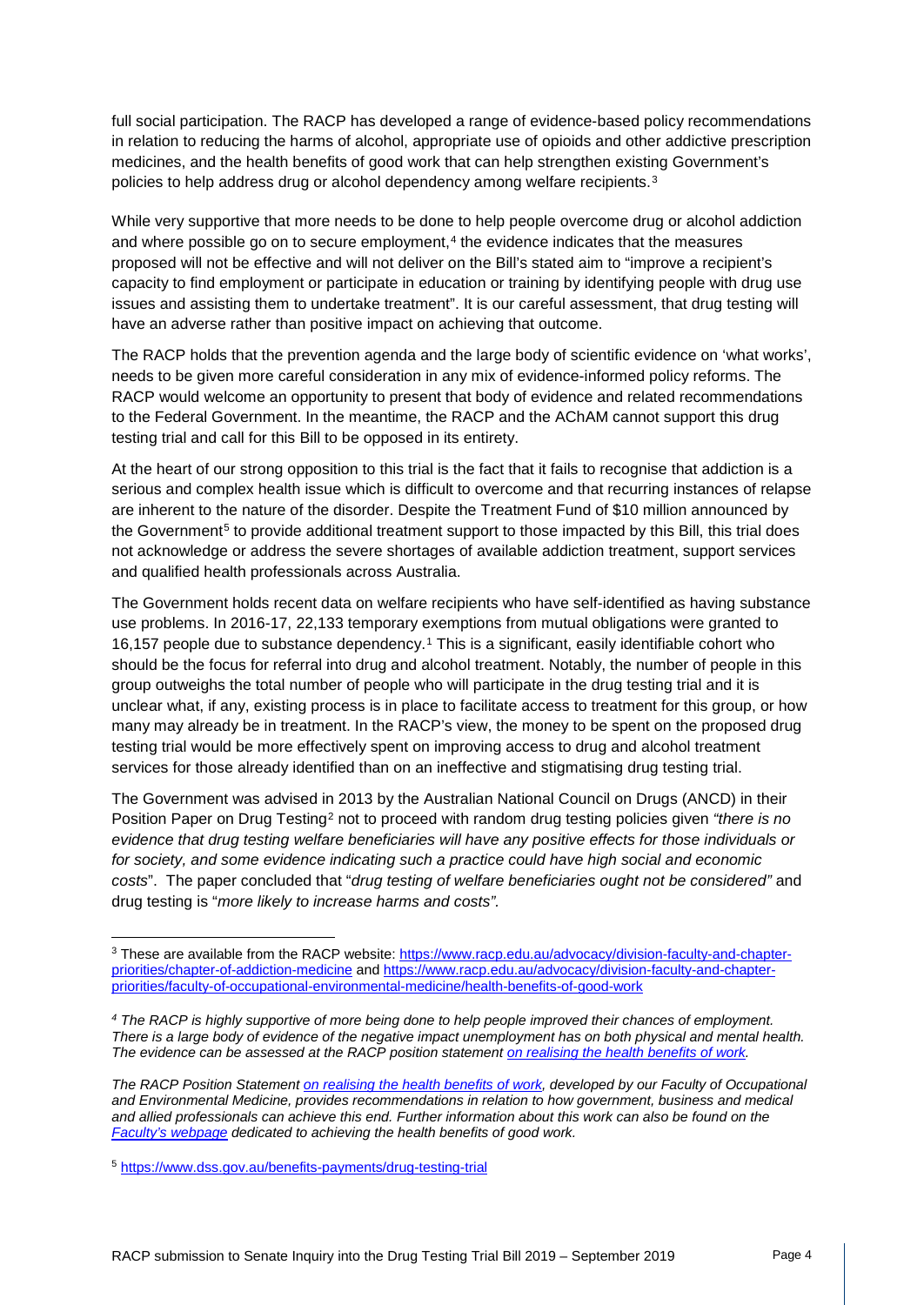No explanation has been provided as to why that advice is being ignored, nor why the poor results from similar trials in other countries have seemingly not been heeded. As was the case with the previous Bills, there has been no genuine consultation with addiction medicine specialists, nor with the alcohol, tobacco and other drug sector more generally or the wider health sector as far as we are aware. The health sector again asks why?

Our reasons for strongly opposing this drug testing trial are summarized below. Appendix A provides additional information and evidence about the rationale for the RACP and its AChAM's strong opposition to this drug testing trial as was outlined in our previous submission to the Inquiry into the Drug Testing Trial Bill 2018. Appendix B lists a number of key issues that require clarification from the Government on the Drug Testing Trial Bill 2019.

#### **Our reasons for strongly opposing this drug testing trial:**

- This proposed drug testing trial fails to recognise the nature of drug addiction. Addiction is a health issue with complex biological, psychological and social underpinnings; it is not a personal choice. Repeated drug or alcohol use leads to structural and functional brain changes that challenge an addicted person's self-control and interfere with their ability to resist intense urges to take drugs. In addition, recurring instances of relapse are inherent to the nature of addiction.
- These is no evidence that this drug testing trial will work, on the contrary, there is evidence that it could do harm. For example, there is a real concern that people could shift their choice of drug to one that isn't being tested for, which in some cases might be more dangerous, for example synthetic cannabis or synthetic opioids such as Fentanyl. Another significant risk is that individuals suffering from substance use disorder may divert their drug use toward prescription drugs which may or may not have been prescribed to them directly and this is a significant concern given that, after tobacco and alcohol, prescription drugs cause the highest numbers of drug related deaths in Australia.[3](#page-13-2)
- The Government has not provided enough information about the tests it plans to use for these trials. It is worth noting that immunoassays have a number of shortcomings, especially around false positive and false negative test results. For example, many psychiatric drugs including anti-psychotics and antidepressants can cause false positive immunoassay results for amphetamines in particular. These psychiatric drugs are commonly prescribed so individuals subject to these drug tests could have a positive immunoassay result despite not having used illicit drugs. It would therefore be incredibly unfair to subject them income management for 24 months or to charge them for a retest for a false positive caused by a prescribed medication.
- Trials by their nature need to be representative of the broader context so that valid conclusions can be drawn and findings generalised. Having trials exclusively conducted in regions with higher risk of substance use issues and dependent on the availability of treatment services as well as the capability to administer the other components of the Bill will not accurately test the feasibility or effectiveness of the proposed measures, nor will the results be able to inform any nationwide roll-out.
- The proposed drug testing trial would not only be expensive but population drug testing is an unreliable way of identifying those who have substance use problems. There are distinct differences between recreational and dependent drug users. Drug testing will not be able to distinguish between those who have clinically significant drug problems and recreational drug users who don't meet DSM criteria for substance use disorder and do not require treatment services.
- Referral to treatment services of all of those who test positive will be a waste of scarce resources and will impact on services which are already stretched beyond their capacity – potentially impacting on those people who are already waiting and motivated to engage in treatment voluntarily.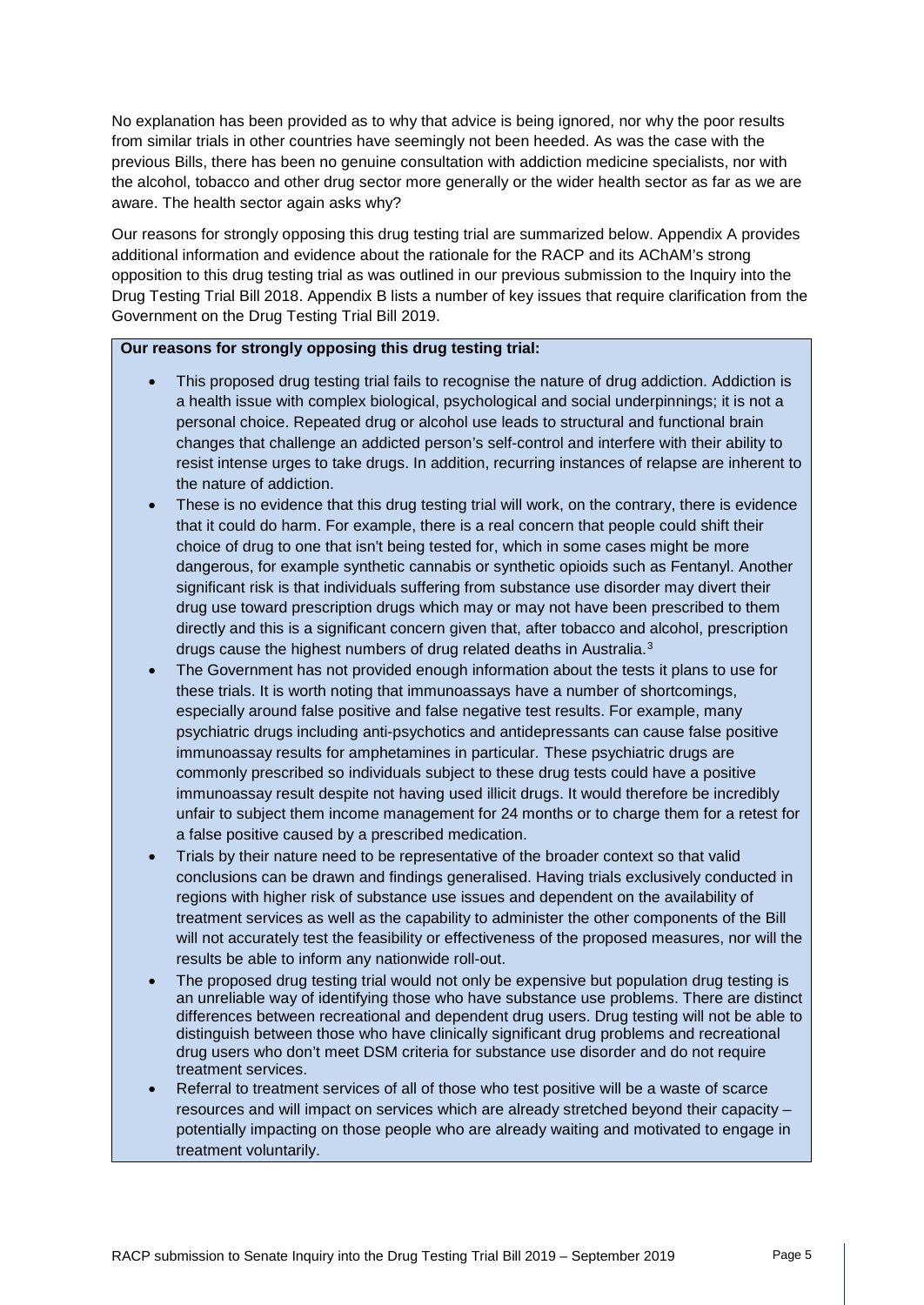- We do not believe the \$10 million Treatment Fund proposed by the Government is an adequate measure to address these issues in the trial sites as it is a one-off funding commitment which does not provide sustained funding and will therefore have workforce implications in the longer term.
- Access to quality treatment, delivered by a suitably trained workforce, is fundamental for anyone struggling with addiction, and this should be the major priority for policy development and investment in this area. Key organisations in the health and welfare sector including the RACP have called for a boost of at least \$1 billion per year to address unmet demand for Alcohol and Other Drug treatment services.[4](#page-13-3) Doctors having to monitor and report on their patient's adherence to their mandatory treatment could negatively affect the patient-doctor relationship and trust, which are critical to successful drug and alcohol recovery.

In addition, whilst the RACP and its AChAM do not have the appropriate expertise on welfare issues to provide comment on whether income management as proposed in the Bill comprises effective welfare policy, we are concerned by the potential negative impacts of income management on the physical and mental health of welfare recipients struggling with substance dependency.

Income management does not address the root causes of addiction, and the nature of the disease means that people will often find ways of bypassing the constraints. We know that people with addictions are unable to modify their behaviour, even if they know there are going to be negative consequences, and that includes being placed on income management for a positive test.

The context within which income management is imposed is a significant factor that needs to be considered – we are concerned that imposing income management on a vulnerable group struggling with substance dependency and co-morbid mental health problems, who very often have little or no support themselves, without good social or community supports being put into place, may cause increased levels of anxiety and push vunerable people over the edge.

*Instead of pursuing this, at best ineffective and at worst directly harmful, drug testing trial, we call on the Australian Government to appropriately invest in alcohol and drug treatment services and a suitably trained workforce, and work with experts in the field of addiction medicine to develop evidence-based policy and plans that will effectively address drug and alcohol dependence in the community and support people on the path back to health and employment.*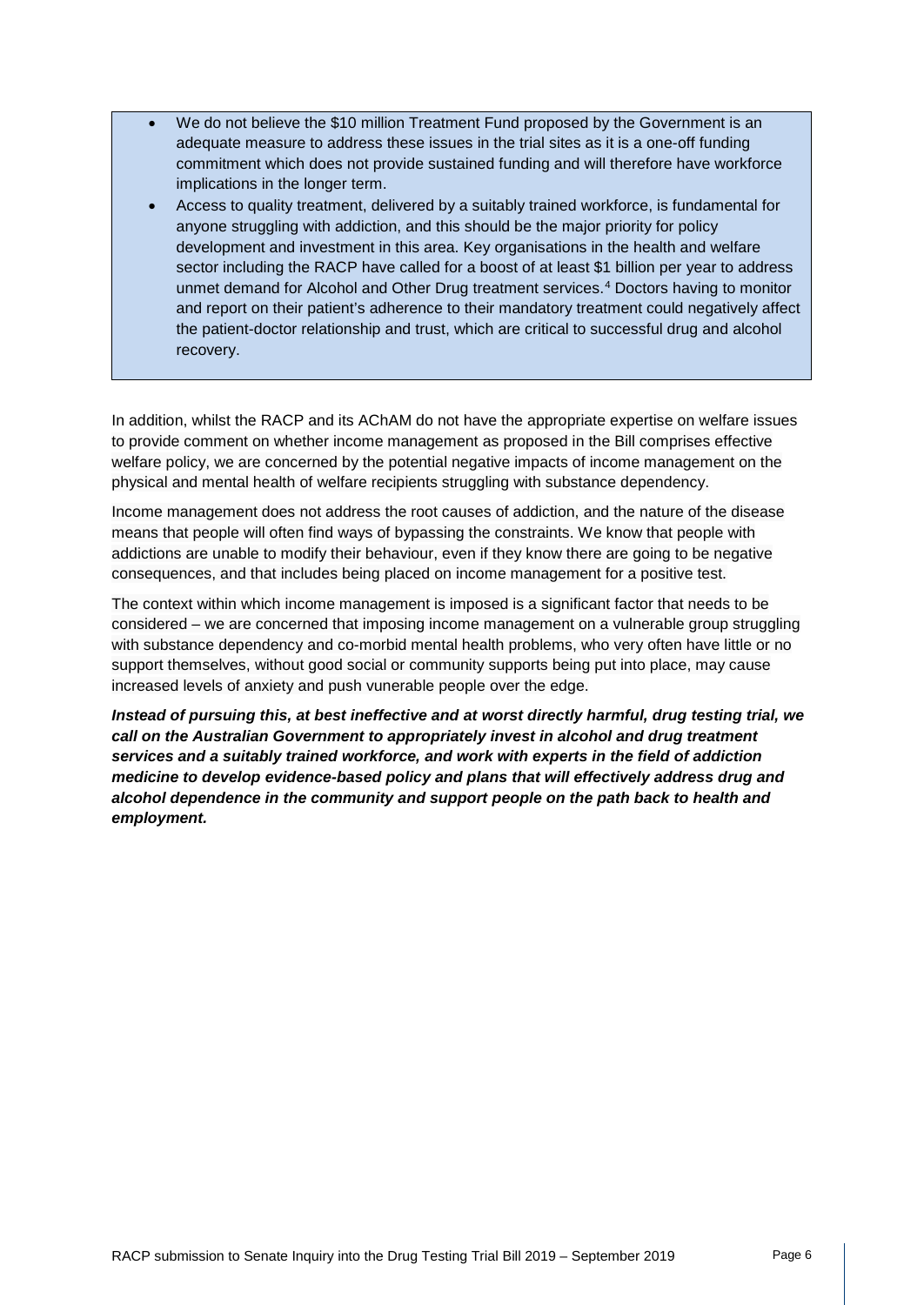## **Appendix A: The rationale for our strong opposition to the Drug Testing Trial Bill 2019**

#### **Addiction: A serious health issue**

This proposed drug testing trial fails to recognise the nature of drug addiction; which is a health issue with complex biological, psychological and social underpinnings. Drug addiction is a chronic relapsing and remitting disorder characterised by drug seeking, use that is compulsive, loss or impairment of control over use and which persists despite harmful consequences[5.](#page-13-4) The diagnostic term 'substance use disorder' in the fifth edition of the Diagnostic and Statistical Manual of Mental Disorders (DSM-5) refers to recurrent use of alcohol or other drugs that causes clinically and functionally significant impairment, such as health problems, disability, and failure to meet major responsibilities at work, school, or home. Substance use disorder is defined as mild, moderate, or severe.

The underlying causes of drug addiction can be primarily attributable to environmental factors such as trauma, abuse, a chaotic childhood or home, parent's use and attitudes, and peer and commercial influence, and also to biological factors including genetics, being male, and concurrent mental health disorders<sup>[6](#page-13-5)</sup>. Other determinants that impact on a person's substance use and dependency include inequity in their socio-economic status, housing status and security, and education.

Substance abuse is a complex issue, not simply a personal choice. There are many reasons why people choose to try or take drugs – some highlighted above – however it should be understood that repeated drug or alcohol use leads to structural and functional brain changes that challenge an addicted person's self-control and interfere with their ability to resist intense urges to take drugs. The proposed drug testing regime signals that, as compared with other health issues, our community has a lower understanding of and tolerance level for substance use disorder.

The distinction between someone needing to quit using drugs (including alcohol) because of a clinical need and their personal motivation to do so also needs to be recognised. Evidence and clinical experience shows that people with drug problems must see reason to change, must have or develop motivation to change, must have or develop skills to make these changes and must have a suitably supportive non-substance using environment to return to from treatment to instigate and sustain behaviour change. A 2016 systemic review found that current evidence on mandatory drug treatment is limited and does not suggest improved outcomes in general while some studies showed potential harms<sup>7</sup>.

Enforced, and potentially disempowering and punitive, measures such as those described in this Bill are unlikely to bring about sustained changes in patients' drug use behaviours and may even be counter-productive – potentially demotivating patients from actively engaging in treatment. Because of this, the RACP and its AChAM do not support mandatory drug treatment in the context of this trial. Along with the evidence that this approach is ineffective, it also does not consider or address the underpinning macro-environmental influences and structural determinants leading to substance use and dependence.

### **Drug testing trials: The lack of evidence on their effectiveness**

The drug testing regime proposed in this Bill is not supported by current evidence. Evidence from similar programs in other countries has shown they have had little success in identifying welfare recipients with substance use issues.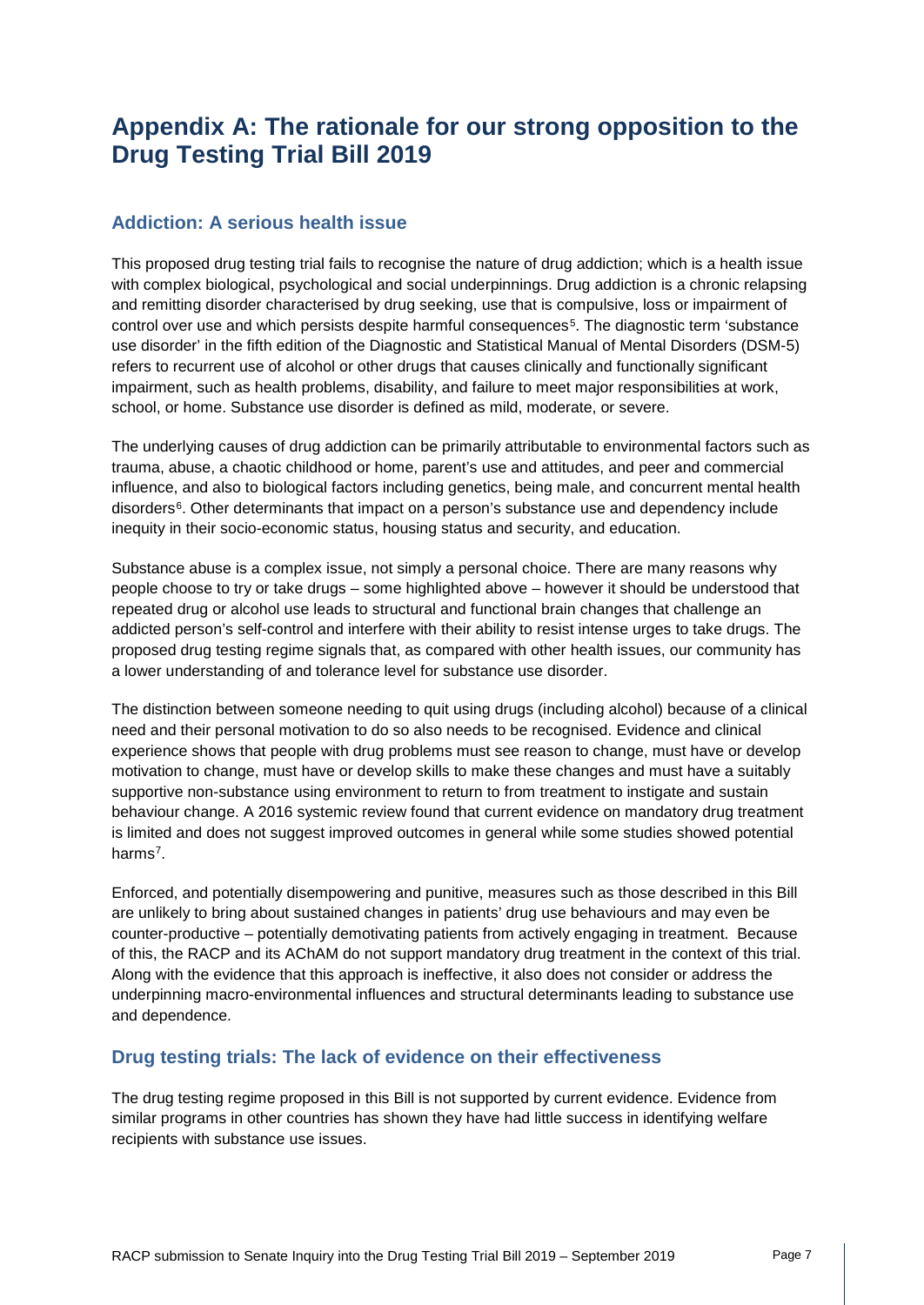In 2013, the New Zealand Government instituted a drug testing program as a pre-employment condition among welfare recipients. In 2015, only 22 (0.27 per cent) of 8,001 beneficiaries tested returned a positive result for illicit drug use or refused to be tested<sup>[8](#page-13-7)</sup>. This detection rate was much lower than the proportion of the population estimated to be using illicit drugs in New Zealand, for example, the 2015/16 survey found that 1.1 per cent of adults used amphetamine in the past year[9](#page-13-8). Similar results were found in the United States. In Missouri's 2014 testing program, of the state's 38,970 welfare applicants 446 were tested, with 48 testing positive. In Utah, 838 of the state's 9,552 welfare applicants were screened with 29 returning a positive result<sup>[10](#page-13-9)</sup>.

This lower detection rate was not explained and raises concerns over why this was the case. One concern is that people could be shifting their choice of drug to one that isn't being tested for, which in some cases might be more dangerous, for example synthetic cannabis.

We understand that this proposed trial focuses on illicit drugs. This presents the risk that individuals suffering from substance use disorder may divert their drug use toward prescription drugs which may or may not have been prescribed to them directly. This is troubling given that, after tobacco and alcohol, prescription drugs cause the highest numbers of drug related deaths in Australia.[11](#page-13-10)

It is clear that drug testing regimes are not only expensive but are likely to also fail to identify problematic drug use in this context.

There have been cases where proposals such as these have faced legal challenges on the grounds of discrimination, the accuracy of the drug tests, and people's human rights. For instance, in both Canada and the UK, the proposal to drug test welfare recipients was rescinded before progressing to the next stage of implementation due to legal challenges<sup>[12](#page-13-11)</sup>. Similar legal challenges could be faced by the Australian Government, given that welfare payments would be conditional on recipients agreeing to random drug testing.

With respect to the potential for these measures to cause harm, there is evidence indicating that denying benefits to people who are drug dependent could result in increases in poverty, homelessness and crime, and also lead to higher health and social costs<sup>[13](#page-13-12)</sup>. One quantitative study found that welfare recipients of a drug addiction and alcoholism disability plan whose benefits were terminated had increased rates of drug dependence and psychiatric comorbidities over time[14](#page-13-13). By contrast, those welfare recipients who retained their benefits (due to the presence of another recognised disability) reduced their levels of drug use from 75% to 63%[15](#page-13-14) [16](#page-13-15).

The Australian National Council on Drugs (ANCD) was formed in 2008 as a key advisory body to the Australian Government on drug policy. It comprised wide-ranging expertise, spanning academia, medicine, education, law enforcement, treatment services, families who ha[ve](#page-13-16) suffered loss, those who have been affected by drugs, the Indigenous community, and government.<sup>17</sup> In its 2013 position paper, it concluded that "the *small amount of (direct and indirect) evidence available seems to indicate that it is more likely to increase harms and costs, both to welfare beneficiaries and the general public, than it is to achieve its stated aims*". It also warns that "*There is no evidence that drug testing welfare beneficiaries will have any positive effects for those individuals or for society, and some evidence indicating such a practice could have high social and economic costs. In addition, there would be serious ethical and legal problems in implementing such a program in Australia. Drug testing of welfare beneficiaries ought not be considered*." [18](#page-13-17)

It is concerning that such clear and unambiguous advice from a leading expert advisory group is going unheeded and that policy measures are being proposed that go directly against its counsel.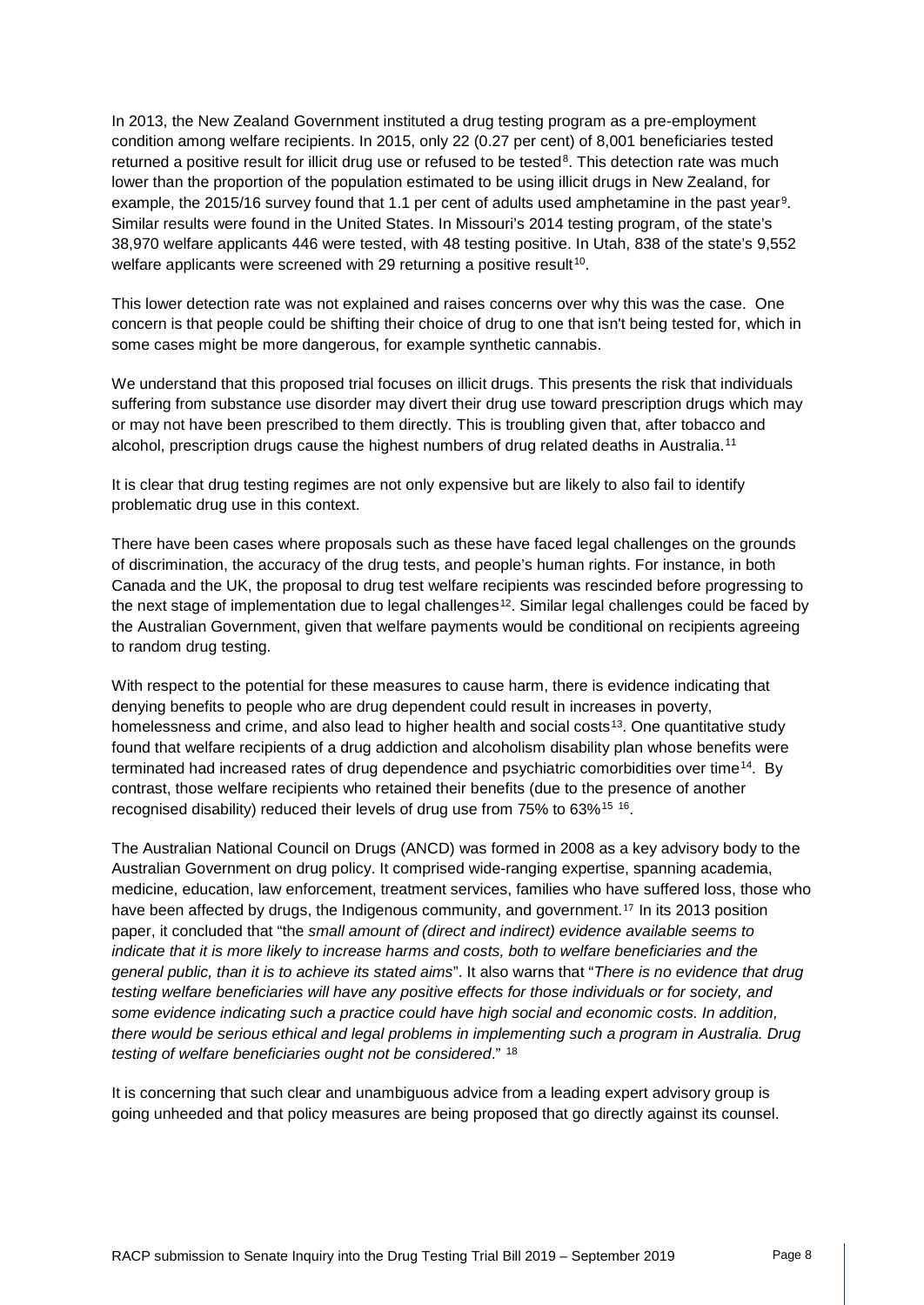### **Trial design: Skewed and unrepresentative**

The RACP and the AChAM hold serious concerns over the way the proposed trials are being designed and the criteria used to determine the trial's three locations: the Canterbury-Bankstown, New South Wales; Logan, Queensland and Mandurah, Western Australia, regions. As stated in the Explanatory Memorandum for this Bill, "these locations were selected considering a range of factors, including crime statistics, drug use statistics, social security data and health service availability". Selecting trial locations based on these criteria engenders a significant selection bias which nullifies any possibility of these being true trials and removes any potential for them to deliver credible results.

Trials by their nature need to be representative of the broader context so that valid conclusions can be drawn and findings generalised. Having trials exclusively conducted in regions with higher risk of substance use issues and dependent on the availability of treatment services as well as the capability to administer the other components of the Bill will not accurately test the feasibility or effectiveness of the proposed measures, nor will the results be able to inform any nationwide roll-out.

The Government states that "*That is why this measure has been specifically designed as a trial—to build that evidence base.*" Given the above-mentioned skewing of the proposed trials, and the associated flaws that will thereby be inherent in any results, it is not plausible that these could help build meaningful evidence. The medical profession is perplexed by this retreat from sound science.

It is concerning that this proposal for a drug trial is still progressing despite it being conceded that the necessary drug testing technologies and treatment capacity in certain regions in Australia is simply not there. There will be significant issues because of the lack of suitable and available testing technology, treatment facilities places, and appropriately trained staff, and/or the distance from services for some. On these grounds alone, without a substantial investment in building drug testing capacity, and an urgent and much needed increase in funding to establish and support more addiction treatment services and workforce, any roll-out of such a system is bound to fail and waste significant healthcare resources and money.

#### **Drug testing methods: Concerns about accuracy, reliability and expense**

Population drug testing is an unreliable way of identifying those who have substance use problems. There are several inherent limitations in drug testing, such as limited detection periods and inadequate sensitivity and specificity, which may give rise to a false negative or false positive result. Although there is currently no clarity over the drug testing methods that will be used in the proposed trials, our experience suggests that this measure is likely to be expensive and unreliable. Drugs differ in their windows of detection<sup>[19](#page-13-18)</sup>. Biological matrices such as urine, blood, sweat, oral fluids not only differ in their windows of detection for substances, but also in their sensitivity, specificity, time, and cost<sup>[20](#page-13-19)</sup>. Urine has been the main biological matrix used for drug testing over the last several decades, while others have emerged as new testing methods have been developed. Each biological matrix and testing method has its pros and cons.

Immunoassay and chromatography are the commonly used analysis methods. While immunoassay is a much less expensive analysis method, it can only provide qualitative results (i.e. present or absent) without the quantity shown<sup>[21](#page-13-20)</sup> but is subject to cross-reactivity and is not able to detect most of the synthetic drugs. Positive results based on immunoassays alone are referred to as "presumptive positives" and must be confirmed by gas chromatography/ mass spectrometry (GC/MS) or by liquid chromatography/mass spectrometry (LC/MS), when there are serious clinical or forensic ramifications of a positive test result. GC/MS and LC/MS are more accurate and reliable and are considered the 'gold standard' testing technologies for clinical and forensic purposes. GC/MS and LC/MS can also provide quantitative information on levels of a drug or metabolite in the matrix tested, though there are limitations to conclusions that can reliably be drawn from this additional information. Notwithstanding,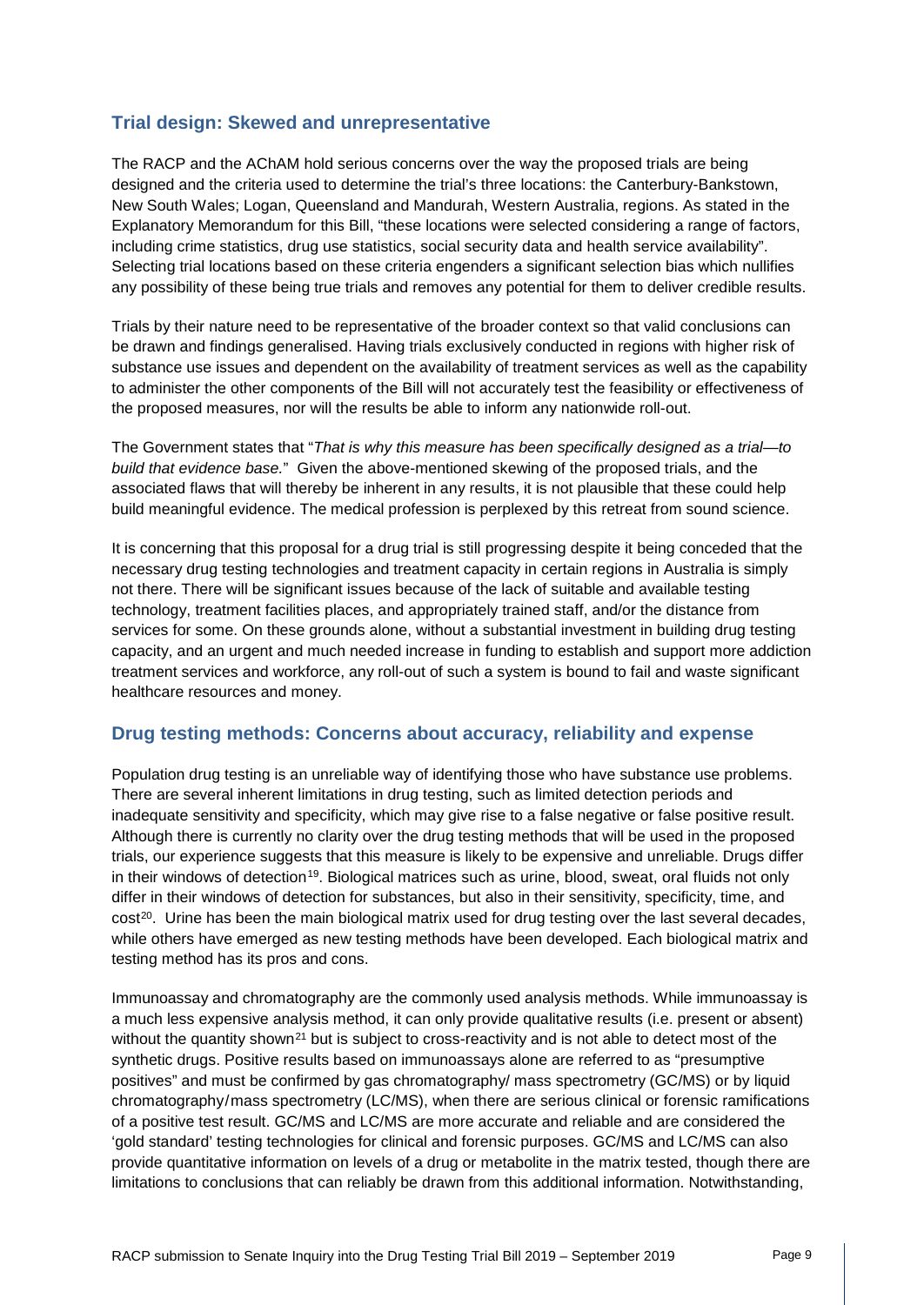in Australia the use of immunoassay is more common and reliance solely on immunoassay testing methods with their inherent limitations in testing welfare recipients in the manner proposed, would lead to many false negatives and false positive test results. For example, it is known that the use of commonly prescribed psychiatric medications such as antidepressants and antipsychotics can result in a false positive test result for amphetamine with immunoassay testing. If the Government opts for the less expensive immunoassay analysis method, we would expect there to be associated risks of legal challenges with respect to the significant risk of false positive results.

It is relevant to note that not all states or territories have access to GC/MS or LC/MS for clinical purpose. Sending biological matrices to another state for analysis would necessarily involve associated time delays, costs, and disruption to the chain of custody of the sample. The procedures necessary to ensure appropriate chain of custody process plays a large part in drug testing to ensure there cannot be any deliberate or inadvertent tampering of any sample and that all results reported relate to a particular donor. These involve the controls governing the documentation, collection, direct supervision in clinics, processing, storage, transportation, testing, analysis, and reporting of biological matrices. In the case of urine drug tests, samples would need to be collected by a trained clinician of the same sex, with direct supervision of the urine passing into the container. This process is at best intrusive and may be particularly distressing for some people who may, for example, have been a victim of abuse.

This will raise serious ethical and medico-legal questions where there is no therapeutic relationship based on voluntary treatment seeking. This is very different to systems that are in place in industries such as mining, aviation and other transport industries, where there is a clear need to ensure a drugfree work environment to protect public safety.

For any national rollout, a substantial investment in testing technologies and facilities, along with suitably trained staff to operate and manage the systems, would be needed in the states and territories.

Careful clinical assessment in interpreting any test results is of critical importance. The reading and interpretation of drug testing results would require medical practitioners with relevant clinical and technical expertise, especially in circumstances where there is a positive immunoassay result, to assess whether the recipient has a true positive test result and a substance use disorder. As various medications can lead to false positive results, taking the past patient medical history into consideration is a vital part of the assessment. It is thus important that assessment in interpreting any test results should be restricted to medical professionals with appropriate clinical and technical expertise. Similarly, specific treatment activities should be determined only by medical professionals with the appropriate clinical and technical expertise, and not by employment services providers. It is also important to note that people other than health practitioners should not be allowed to access people's private health information.

Without further details of the costs of these trials and estimates of the likely costs of any national rollout, it is difficult to provide specific comments on this aspect of the proposals. However, considering the known costs of drug testing technologies available, the expense for the medical, administrative and support staff required, and the costs of the similar measures tried in other jurisdictions, it is clear that this policy will be an expensive undertaking. For example, based on current rates for clinical purposes in Australia, costs for gold standard urine drug tests can range between \$550 and \$950. Hair drug tests are also expensive – about \$180 for each class of drug tested – and costs could easily reach \$1000 if more than 6 types of drugs are tested for.

With the evidence on the ineffectiveness of these measures to identify people suffering substance dependency, severely limited access to facilities with the necessary standard of testing, the lack of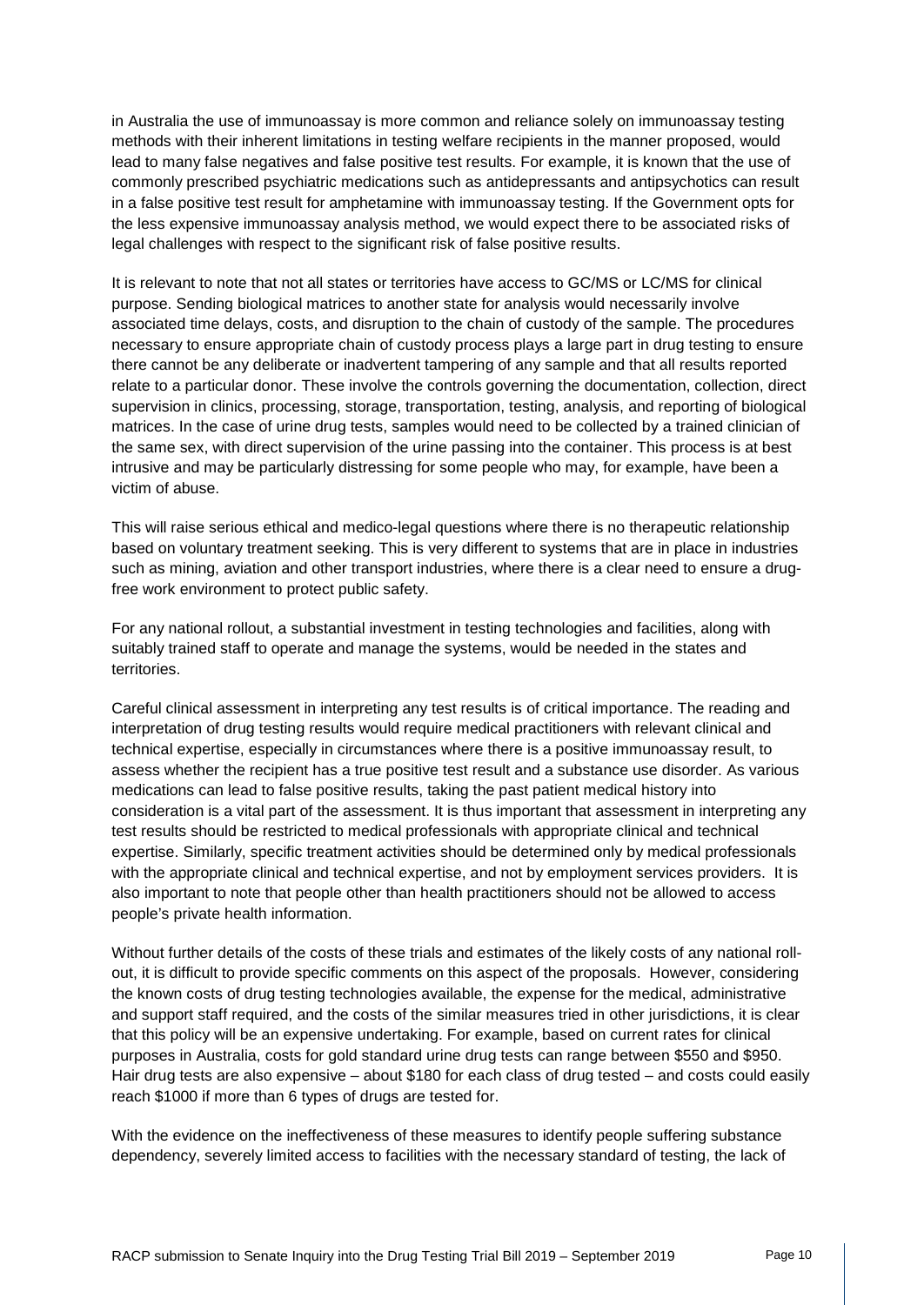available treatment services, and the significant concern that enforced treatment is often not effective, this measure arguably does not represent a good use of taxpayers' money.

### **Alcohol and other drug treatment services: inaccessible, underfunded and overstretched**

Alcohol and other drug treatment services in Australia are chronically underfunded and overstretched, despite compelling evidence of their cost effectiveness. The funding currently provided for alcohol and other drug treatment services is not commensurate with the needs of the population. For example, in NSW, mental health treatments receive approximately 10 times the funding of alcohol and drug treatments, despite the fact that these conditions account for similar amounts of the total burden of illness[22.](#page-13-21) A review in 2014 found that alcohol and other drug treatment services in Australia met the need of fewer than half of those seeking the treatment<sup>23</sup>. More specifically, this review found that approximately 200,00 Australians seek treatment each year and a further 200,000 to 500,000 Australians are unable to access the treatment they need.

The RACP and the AChAM note that additional funding was provided to the drug treatment sector to support the National Ice Action Strategy, however this funding has not generally addressed the key needs of the drug and alcohol sector as its use is restricted under the terms of the funding agreement. The severe shortage of drug and alcohol rehabilitation services and specialists around Australia persists. Access to quality treatment, delivered by a suitably trained workforce, is fundamental for anyone struggling with addiction, and this should be the main priority for policy development and investment in this area**.**

There are distinct differences between recreational and dependent drug users. Drug testing will not be able to distinguish between those who have clinically significant drug problems and recreational drug users who don't meet DSM criteria for substance use disorder and do not require treatment services.

Referral to treatment services of all of those who test positive will be a waste of scarce resources and will impact on services which are already stretched beyond their capacity – potentially impacting on those people who are already waiting for treatment. We do not believe the \$10 million Treatment Fund announced by the Government is an adequate measure to address these issues in the trial sites as it is a one-off funding commitment which does not provide sustained funding and will therefore have workforce implications in the longer term. Staff of those services ask whether there is an expectation from Government that those testing positive in the trial will be given priority and in effect jump the queue.

Exact data on waiting times is hard to obtain because it is dynamic – it may be as short as days to access in the private sector (which will be out of reach for people applying for welfare) to weeks or months for public services. Our members indicate that there is usually a 6-12 week wait for alcohol and other drug treatment (depending on the type of treatment required) in many jurisdictions. This raises ethical questions about the impact of adding those who may or may not be highly motivated to discontinue their substance use jump to the queue for treatment with others who are desperate for help and highly motivated to recover.

In addition, we are concerned that this proposed trial does not align with the evidence of good practice presented in the Federal Government's own National Drug Strategy 2017-2026<sup>[24](#page-13-23)</sup> which focuses on the three pillars harm reduction, supply reduction and demand reduction. The National Drug Strategy 2017-2016 lists effective strategies which include: [25](#page-13-24)

- Improving community understanding and knowledge, reducing stigma and promoting help seeking
- Programs focused on building protective factors and social engagement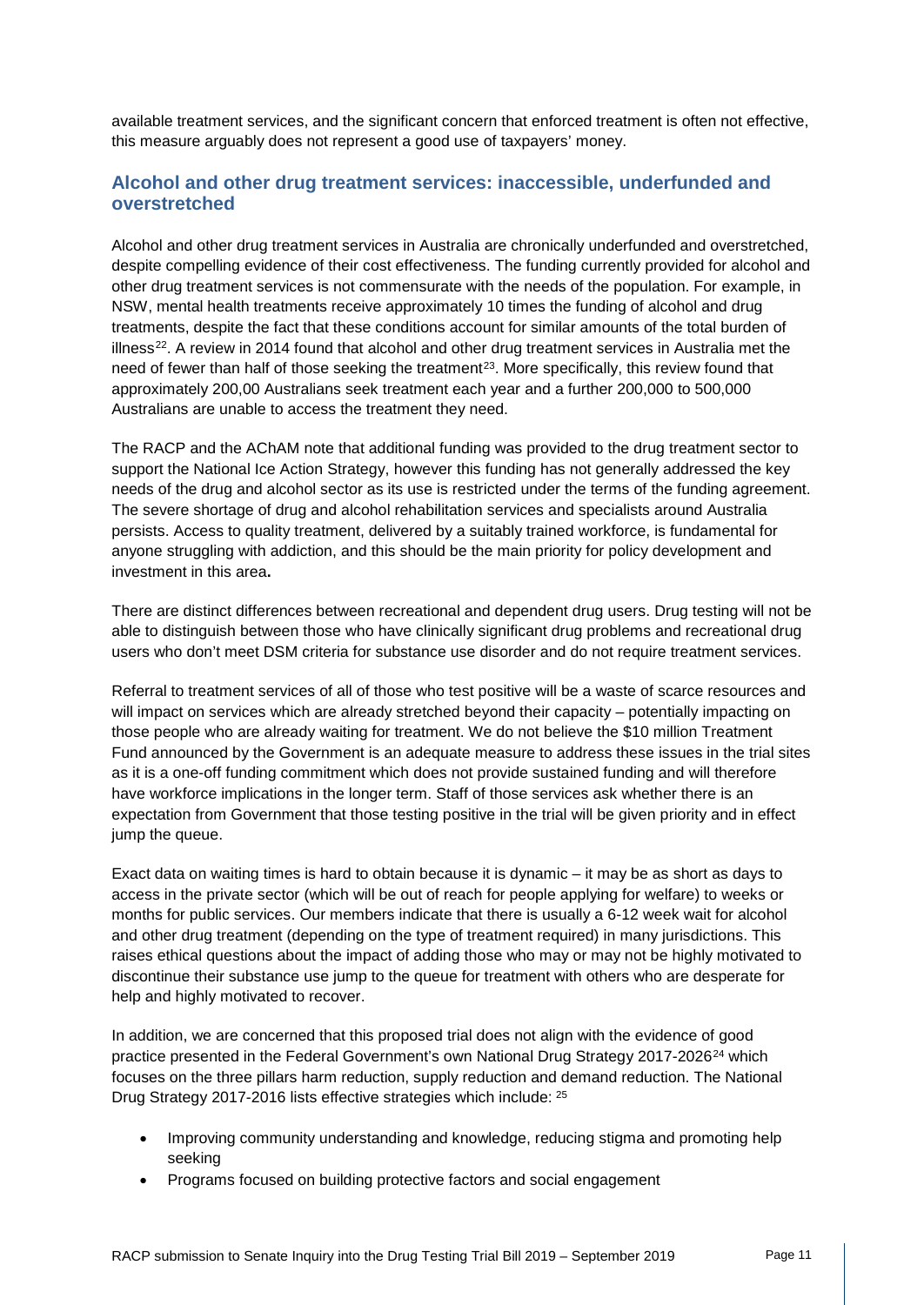- Treatment services and brief intervention
- Addressing underlying social, health and economic determinants of use

The measures proposed in this drug testing trial target potentially highly vulnerable individuals by further stigmatising them, and this is in direct contradiction to the measures being proposed in the Government's National Drug Strategy 2017-2016.

In terms of mandating treatment under these reforms, the RACP and its AChAM also have concerns that doctors having to monitor and report on their patient's adherence to their mandatory treatment could negatively affect the patient-doctor relationship and trust, which are critical to treatment engagement, treatment adherence and successful drug and alcohol recovery.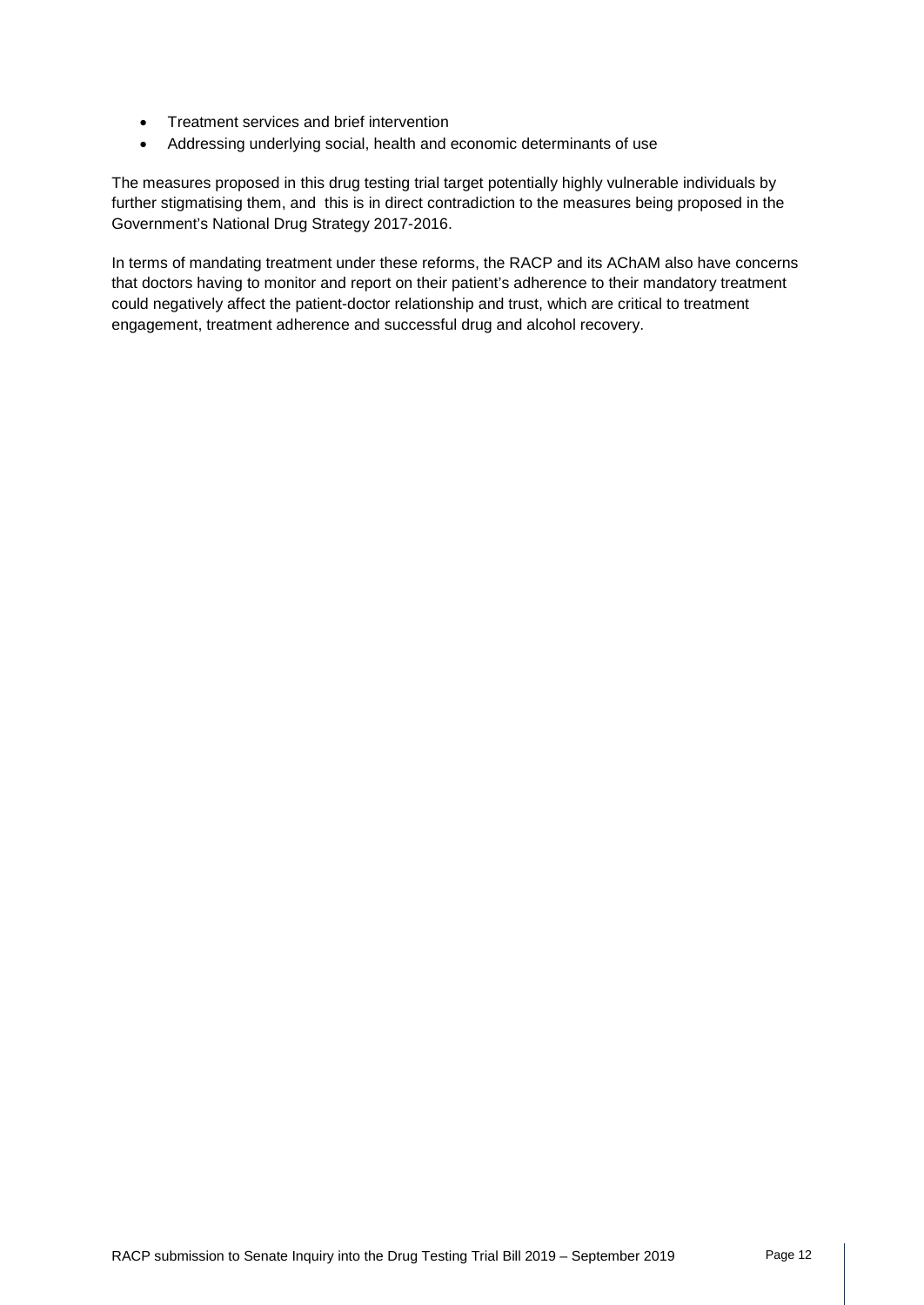# **Appendix B: Issues which require clarification in the Drug Testing Bill**

In addition to the major concerns we have outlined in this submission, there are a number of issues which require clarification in the Drug Testing Bill 2019 including but not limited to:

- How will those testing positive in the trial be prioritised for access to treatment services in circumstances where there are people who have voluntarily sought treatment still waiting for access?
- How would those individuals who have tested positive to a second test and who are on waiting lists due to the unavailability of treatment be assisted particularly if they become distressed by the prospect of losing their accommodation or capacity to support their families?
- Will those individuals be subjected to ongoing drug tests despite the fact that they have not been able to access treatment?
- What qualifications, training and experience in drug and alcohol medicine would a Services Australia contracted medical professional who undertake assessments be required to have? We are concerned that neither the Bill nor the Explanatory Memorandum specifies that only highly skilled health professionals who specialise in addiction medicine will be contracted by the Government for this purpose.
- How would 'reasonable excuses' for failure to attend scheduled appointments with Services Australia be defined and assessed as part of this trial?
- How would the Government mitigate the risks of false positive and false negatives?
- When will consultation with the key stakeholders in the drug and alcohol sector take place on the exposure draft of the drug testing methods to be implemented and the rules?
- Does the Government have an expectation that drug addiction medicine specialists and other health professionals will agree to participate in this trial and if so, on what basis? What if this expectation is not fulfilled?